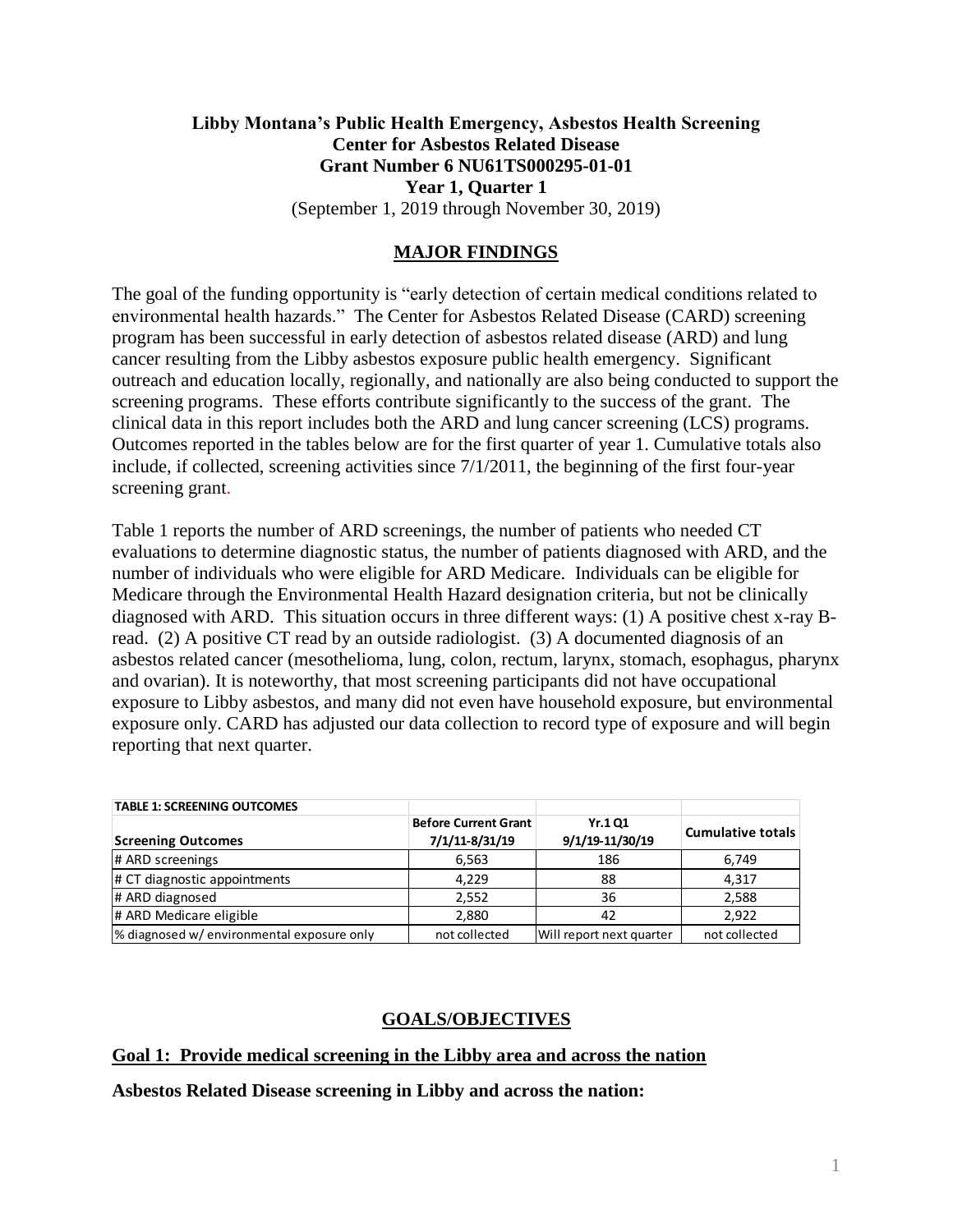Table 2 details types of screening appointments. It is noteworthy that even after years of asbestos health screening programs in the Libby, Montana; over 30% of all screening patients are participating for the first time. About half of screening participants live outside of Lincoln County and have for the past eight years of screenings as well. It is estimated that over 80,000 people could have spent significant time in the Libby, Montana area while the mine was in full operation so there is likely a large number of potential screening patients that have not yet been through the program. For those who qualify, asbestos health screening is offered both in Libby at the CARD Clinic or at a distance for those who cannot travel to Libby. Successful completion of long distance screening (LDS) occurs when the participant completes all screening related activities (questionnaires, phone interview, spirometry, chest x-ray, and CARD medical provider visit by phone, plus a CT and second medical provider visit by phone if appropriate). The number of appointments reported exceeds the number of patients because many screenings include two appointments; an initial appointment and then a CT follow-up appointment. Each participant is asked if they would like to share their health information with ATSDR's Tremolite Asbestos Registry (TAR), and with their primary care provider (PCP). Most say yes to both consents. To better understand the positive impacts of early diagnosis and treatment, we have modified our data collection for this grant to record the number of past screeners who have been diagnosed with ARD and follow-up at CARD.

| <b>TABLE 2: TYPES OF SCREENING APPOINTMENTS AND DIAGNOSIS RATES</b> |                                               |                                  |                          |
|---------------------------------------------------------------------|-----------------------------------------------|----------------------------------|--------------------------|
| <b>Appointment Type</b>                                             | <b>Before Current Grant</b><br>7/1/11-8/31/19 | <b>Yr.1Q1</b><br>9/1/19-11/30/19 | <b>Cumulative totals</b> |
| # screenings                                                        | 6,563                                         | 186                              | 6.749                    |
| # new screening patients                                            | 4,806                                         | 59                               | 4,865                    |
| # rescreenings                                                      | 1,757                                         | 127                              | 1,884                    |
| # Lincoln County, MT residents                                      | 3,366                                         | 86                               | 3,452                    |
| # LDS eligible screenings done in clinic                            | 2,679                                         | 64                               | 2,743                    |
| # of LDS patients                                                   | 519                                           | 36                               | 555                      |
| # in clinic appointments (includes both visits)                     | 9,445                                         | 214                              | 9,659                    |
| <b>#LDS</b> appointments                                            | 1,347                                         | 60                               | 1,407                    |
| Consented for TAR registry                                          | 5,015                                         | 149                              | 5,164                    |
| Consented to notify PCP of results                                  | not collected                                 | 152                              | not collected            |
| # past screeners diagosed with ARD seen for f/u                     | not collected                                 | 257                              | not collected            |

Table 3 details demographic data related to age and gender of the screening population.

| <b>TABLE 3: DEMOGRAPHICS OF SCREENING PARTICIPANTS</b> |                                               |                                   |                          |
|--------------------------------------------------------|-----------------------------------------------|-----------------------------------|--------------------------|
| Demographics                                           | <b>Before Current Grant</b><br>7/1/11-8/31/19 | <b>Yr.1 Q1</b><br>9/1/19-11/30/19 | <b>Cumulative totals</b> |
| # screenings                                           | 6,563                                         | 186                               | 6,749                    |
| #females                                               | 3,448                                         | 113                               | 3,561                    |
| # males                                                | 3,115                                         | 73                                | 3,188                    |
| # under age 35                                         | 351                                           | 6                                 | 357                      |
| # between 35-49                                        | 1,289                                         | 32                                | 1,321                    |
| # between 50-64                                        | 3,279                                         | 86                                | 3,365                    |
| # age 65+                                              | 1,644                                         | 62                                | 1,706                    |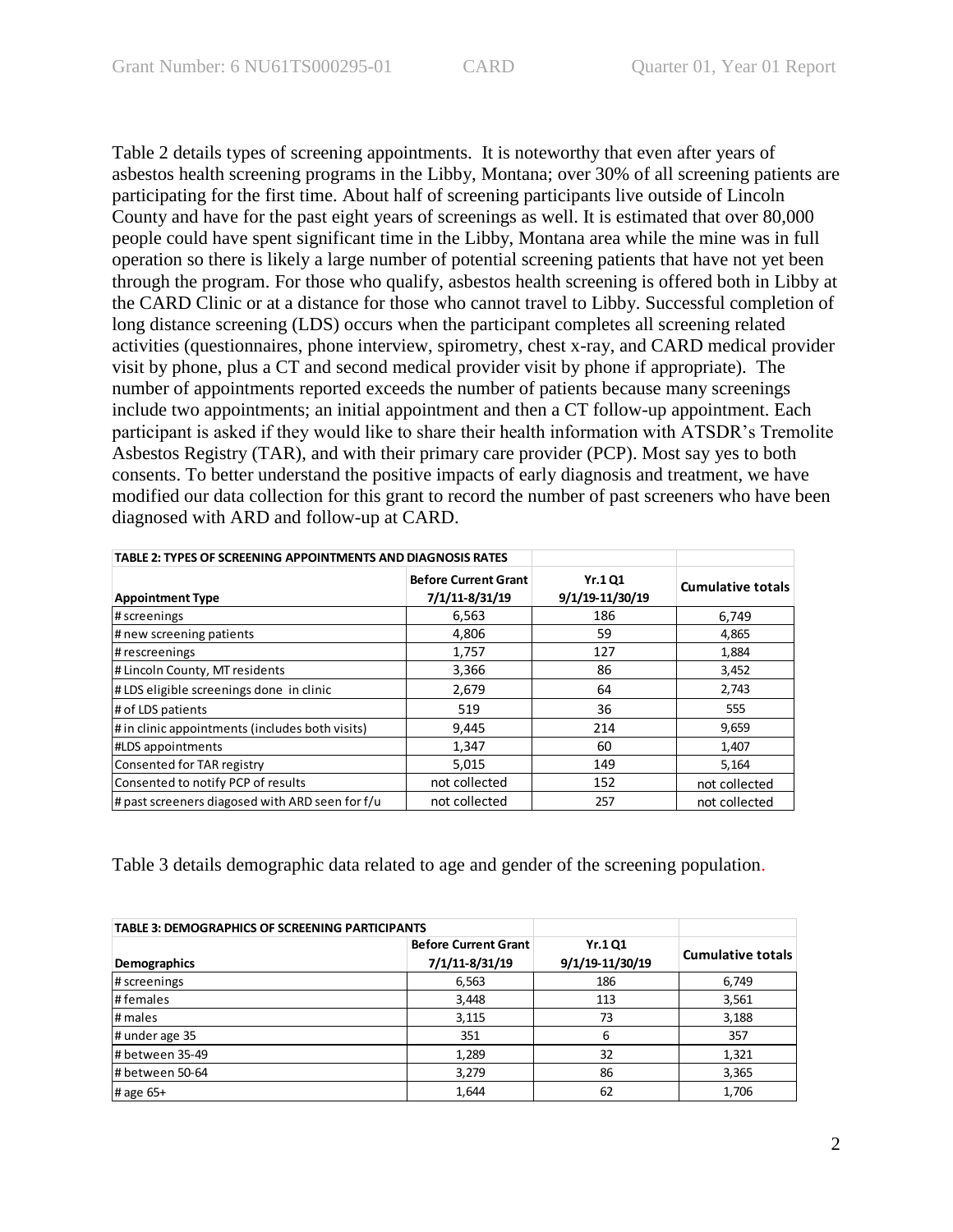Table 4 summarizes important clinical findings including the number of participants who report respiratory symptoms that may be asbestos related, the number with abnormal spirometry breathing tests, and for this grant, we've added the number with abnormal body mass index (BMI). This information is used in clinical decision making to determine whether a CT scan should be performed. Occasionally, participants will not have a chest x-ray but request screening anyway. This is usually because only a CT is medically warranted, the individual is too young, he/she refused the chest x-ray, or she is concerned about possible pregnancy. The number of abnormalities identified on CXR is low because CARD providers do not typically diagnose ARD from x-rays. If ARD is suspected, based on ATS criteria, a CT scan is ordered. CT scans are considered the gold standard for ARD imaging.

| TABLE 4: CARD CLINICAL FINDINGS ASSOCIATED WITH ASBESTOS RELATED DISEASE |                                               |                                   |                          |
|--------------------------------------------------------------------------|-----------------------------------------------|-----------------------------------|--------------------------|
| <b>CARD Clinical Findings</b>                                            | <b>Before Current Grant</b><br>7/1/11-8/31/19 | <b>Yr.1 Q1</b><br>9/1/19-11/30/19 | <b>Cumulative totals</b> |
| # screenings                                                             | 6,563                                         | 186                               | 6,749                    |
| # symptomatic                                                            | 4,408                                         | 106                               | 4,514                    |
| # abnormal spirometry                                                    | 1,699                                         | 46                                | 1,745                    |
| # abnormal BMI (>30)                                                     | not collected                                 | 81                                | not collected            |
| # CXRs completed                                                         | 6,361                                         | 182                               | 6,543                    |
| # no CXR done                                                            | 202                                           | 4                                 | 206                      |
| # abnormal CXR (CARD)                                                    | 394                                           | 7                                 | 401                      |
| pleural only                                                             | 356                                           | 7                                 | 363                      |
| interstitial only                                                        | 19                                            | 0                                 | 19                       |
| both                                                                     | 19                                            | $\Omega$                          | 19                       |
| # CTs completed                                                          | 4,229                                         | 88                                | 4,317                    |
| # abnormal CT (CARD)                                                     | 2,525                                         | 36                                | 2,561                    |
| pleural only                                                             | 1,988                                         | 27                                | 2,015                    |
| interstitial only                                                        | 12                                            | $\mathbf{1}$                      | 13                       |
| both                                                                     | 525                                           | 8                                 | 533                      |

Table 5 describes significant findings of ARD screening. These findings include focal opacities, masses, and confirmed cancers. In addition, data is now being collected to track incidental findings, specialist referrals, and depression follow-ups. Patients with significant findings are referred for appropriate follow-up, but not all patients share the results of these follow-ups with CARD. Only cancers for which CARD has medical record confirmation are reported. Focal opacities are common in screening studies, and their prevalence is well documented in literature. Only a small percentage of them turn out to be cancers, however they are all tracked to be followed in future screenings. They are also tracked because individuals between the ages of 55 and 84 with at least 20 pack years of smoking history and documented exposure to asbestos with a nodule greater than 6mm (this was increased from 4mm previously per updated Fleischner Society Guidelines released in 218) can enroll in the lung cancer screening program. Lung masses reported in this table do not include those identified through the lung cancer screening program. One part of the questionnaires completed by screening patients includes a depression assessment. If participants' scores are abnormal, they are referred to the Case Manager for follow-up assessment and possible referral to other community support services.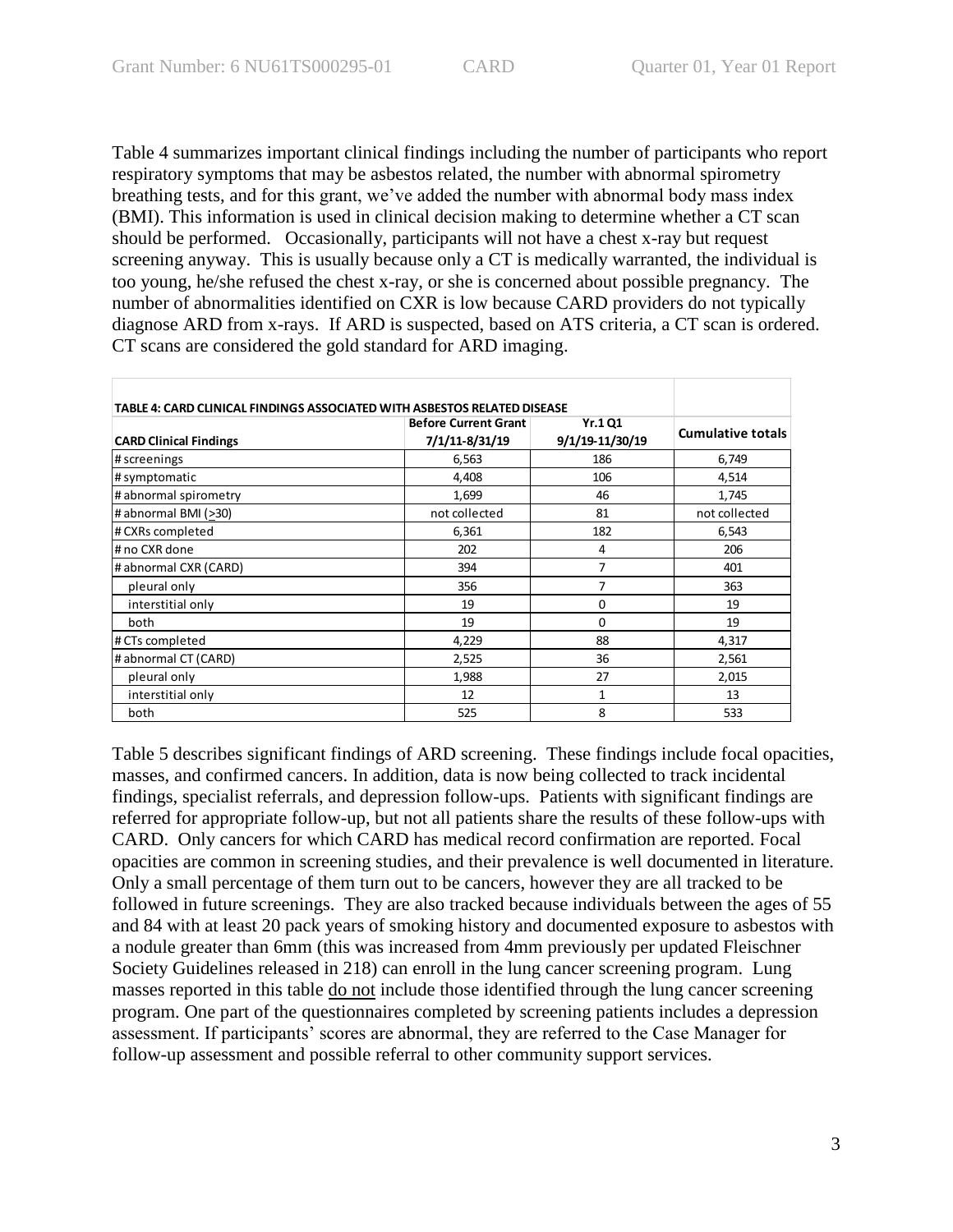| TABLE 5: SIGNIFICANT FINDINGS IDENTIFIED THROUGH ARD SCREENING |                                               |                                  |                          |
|----------------------------------------------------------------|-----------------------------------------------|----------------------------------|--------------------------|
| <b>Significant Findings</b>                                    | <b>Before Current Grant</b><br>7/1/11-8/31/19 | <b>Yr.101</b><br>9/1/19-11/30/19 | <b>Cumulative totals</b> |
| # lung masses                                                  | 57                                            |                                  | 59                       |
| # thyroid masses                                               | 22                                            | 0                                | 22                       |
| # kidney masses                                                | 23                                            | 0                                | 23                       |
| # breast masses                                                | 19                                            | 0                                | 19                       |
| # other masses                                                 | 52                                            | 0                                | 52                       |
| Total # masses identified                                      | 173                                           | $\mathfrak{p}$                   | 175                      |
| #focal opacities                                               | 1,123                                         | 51                               | 1,174                    |
| # cancers verified possibly asbestos related                   | not collected                                 | 8                                | not collected            |
| #incidental findings                                           | not collected                                 | Will report next quarter         | not collected            |
| # specialist referrals                                         | not collected                                 | Will report next quarter         | not collected            |
| # depression follow-ups                                        | not collected                                 | 41                               | not collected            |

### **Fecal Occult Blood Testing:**

Fecal occult blood testing (FOBT) is offered to all screening participants between the ages of 50- 75 since asbestos exposure can increase risk of developing colon cancer. If a participant had regularly scheduled colonoscopies or refused participation for another reason, they were not given an FOBT test kit. Twenty-five of 73 FOBTs given in quarter 01 were returned and more completed FOBT tests will likely be returned after the end of the quarter. For those who are given an FOBT but do not return it, a follow-up letter is mailed as a reminder. For those with positive results, a repeat FOBT is offered as well as a referral for further follow-up.

| TABLE 6: FECAL OCCULT BLOOD TESTING FOR EARLY DETECTION OF COLON CANCER |                          |    |       |
|-------------------------------------------------------------------------|--------------------------|----|-------|
| <b>Fecal Occult Blood Tests</b>                                         | <b>Cumulative totals</b> |    |       |
| # FOBTs given                                                           | 2.223                    | 73 | 2.296 |
| # FOBTs returned                                                        | 846                      | 25 | 871   |
| # FOBTs abnormal                                                        |                          |    |       |

# **Outside Radiology Reads:**

A reader from a panel of five certified B-readers, including three radiologists, read every image taken through the screening program. Screening CT scans are only distributed to the three radiologists; chest x-rays are distributed to all five B-readers on the panel. Images are distributed by mail to readers in a systematic cyclic process to ensure even workloads. Outside reads typically take 4-7 weeks to be returned, so the number of returned reads reported for each new quarter is usually low. The cumulative total of reads received reflects all of them, even though they were not received during the grant quarter that the participant was screened in.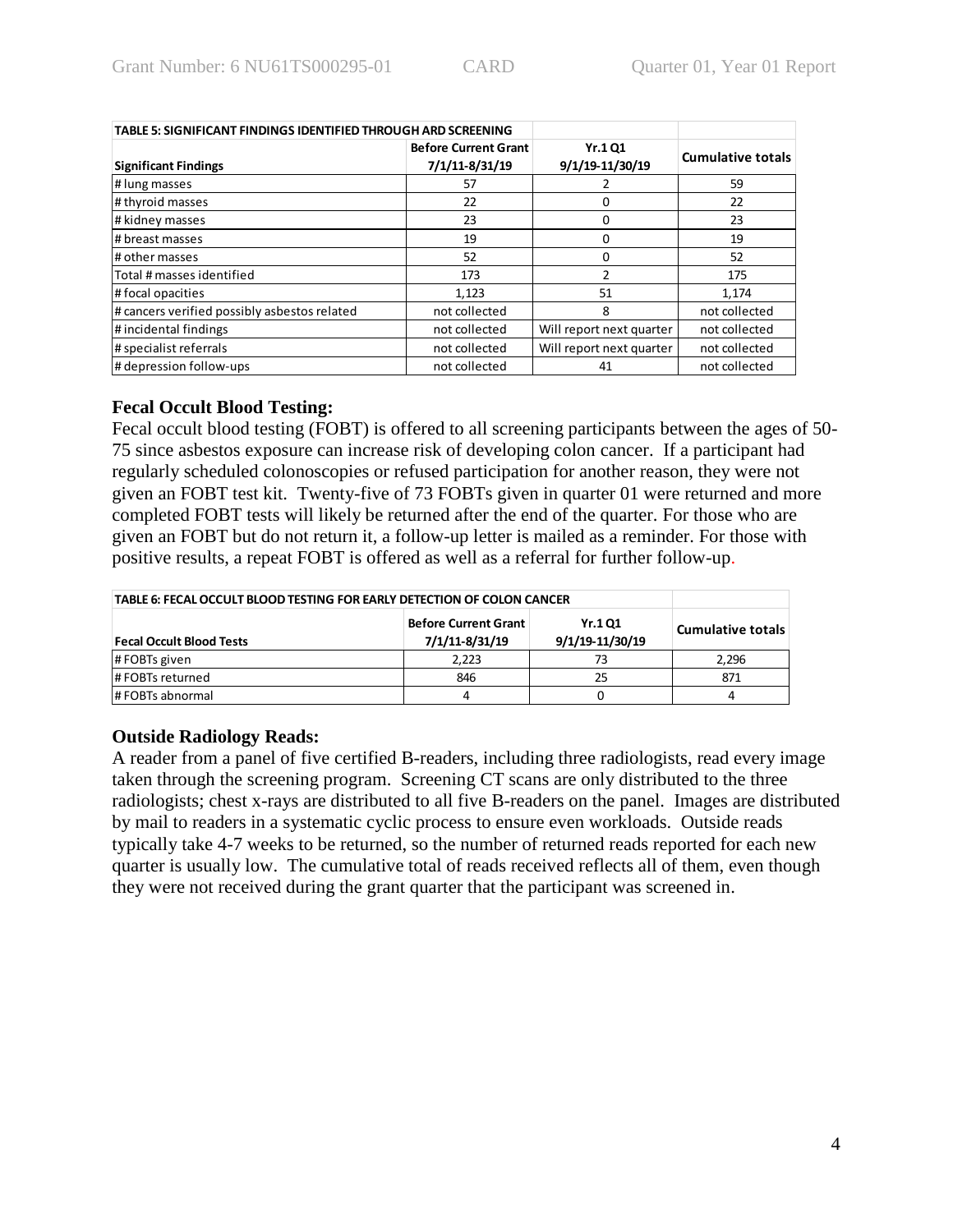| TABLE 7: SINGLE OUTSIDE READ RESULTS BY B-READER (CXR) OR RADIOLOGIST (CT) |                                               |                                   |                          |
|----------------------------------------------------------------------------|-----------------------------------------------|-----------------------------------|--------------------------|
| <b>Outside Read Findings</b>                                               | <b>Before Current Grant</b><br>7/1/11-8/31/19 | <b>Yr.1 Q1</b><br>9/1/19-11/30/19 | <b>Cumulative totals</b> |
| # CXRs                                                                     | 6,361                                         | 182                               | 6,543                    |
| # B reads                                                                  | 6,313                                         | 59                                | 6,372                    |
| # B reads abnormal                                                         | 551                                           | 4                                 | 555                      |
| Pleural                                                                    | 452                                           | 4                                 | 456                      |
| Interstitial                                                               | 73                                            | $\Omega$                          | 73                       |
| <b>Both</b>                                                                | 26                                            | $\Omega$                          | 26                       |
| # CTs                                                                      | 4,229                                         | 88                                | 4,317                    |
| # Outside CT reads                                                         | 4,163                                         | 33                                | 4,196                    |
| # Outside CT reads abnormal                                                | 1,453                                         | 6                                 | 1,459                    |
| Pleural only                                                               | 797                                           | 4                                 | 801                      |
| Interstitial only                                                          | 370                                           | 2                                 | 372                      |
| <b>Both</b>                                                                | 286                                           | $\Omega$                          | 286                      |

### **Quality control panel readings of radiographs and HRCT scans:**

Twice annually, peer review sessions are held as a quality control measure. During each session, all readers on the panel attend a telephone conference to review image reads with their peers. Prior to each conference call the B-readers each read the same set of 54 chest x-rays, and the radiologists read the same set of 24 CT scans. Their read results are provided to the panel and any dissention in how the images were read by the groups of readers is discussed. No peer review sessions have taken place in year 01 yet but the images for peer review have been sent to readers.

### **Lung Cancer Screening for High Risk Individuals:**

Early detection of possible asbestos-related cancers through participation in Lung Cancer Screening (LCS) is available to high risk individuals. Participants eligible for the LCS program are between the age of 55-84, have at least 20 pack years of smoking history, and were diagnosed with ARD **or** had Libby asbestos exposure and a nodule greater than 6 mm. A thoracic radiologist experienced in lung cancer detection reads all low-dose CT scans (LDCTs). Lung cancers reported in Table 8 do not include lung cancers identified through the asbestos related disease screening program. The 28% (39 of 141) of lung cancer screening participants who were smokers were given brief cessation education and counselling and offered free one-onone counselling as well. Each smoker participating in the program also received smoking cessation materials with their lung cancer screening results. For those with normal results, the participant is typically contacted by CARD staff with results after a medical provider reviews them. A provider visit to discuss results may be requested by the participant and/or by the CARD medical provider if results warrant it. Every participant is educated about option of a provider visit and the benefits and risks of the LDCT screening in a pre-engagement letter sent prior to participation. Results letters are sent to each participant after screening for their records.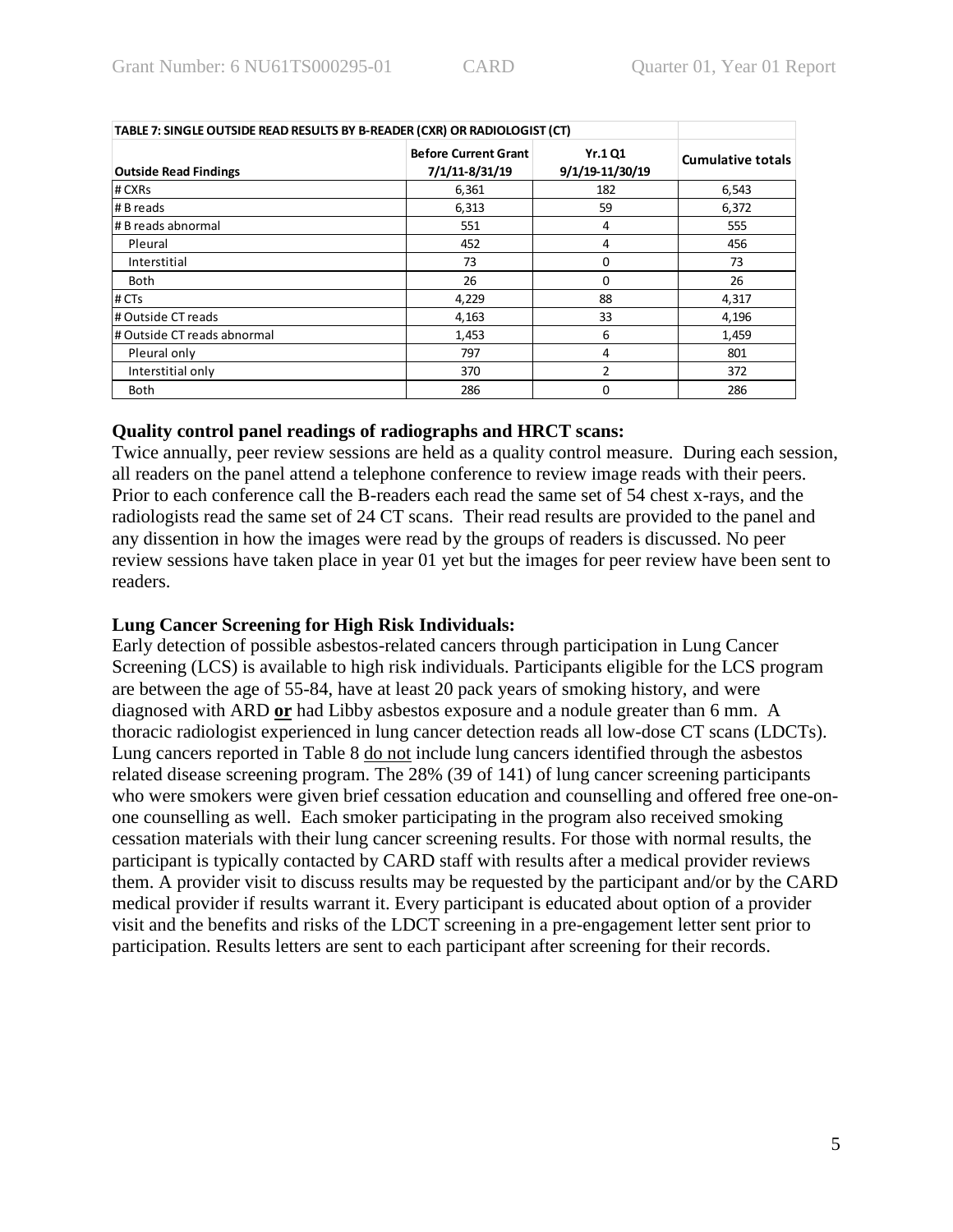| TABLE 8: LUNG CANCER SCREENING OUTCOMES SPECIFICALLY FROM LUNG CANCER SCREENING<br><b>PROGRAM</b> |                                               |                                   |                          |
|---------------------------------------------------------------------------------------------------|-----------------------------------------------|-----------------------------------|--------------------------|
| <b>Lung Cancer Screening</b>                                                                      | <b>Before Current Grant</b><br>7/1/11-8/31/19 | <b>Yr.1 Q1</b><br>9/1/19-11/30/19 | <b>Cumulative totals</b> |
| # completed LDCTs                                                                                 | 3,008                                         | 141                               | 3,149                    |
| # new LCS participants                                                                            | not collected                                 | 25                                | not collected            |
| # of established participants                                                                     | not collected                                 | 116                               | not collected            |
| # less than annual f/u                                                                            | not collected                                 | 12                                | not collected            |
| # referrals                                                                                       | not collected                                 | 6                                 | not collected            |
| # confirmed cancers                                                                               | 29                                            | 2                                 | 31                       |
| # other findings                                                                                  | not collected                                 | $\mathbf{1}$                      | not collected            |
| # current smokers                                                                                 | not collected                                 | 39                                | not collected            |
| # no longer participating                                                                         | not collected                                 | will report next quarter          | not collected            |

Lung cancer screening is considered most effective when conducted annually so that cancers can be found at the earliest stages and be treated more effectively. Table 9 shows that most lung cancer screening participants do screen over consecutive years. Participants join the program whenever they become eligible and interested, but some drop out due to being diagnosed with lung cancer, dying, moving out of the area, aging out of the program, or being lost to follow-up for some other reason. For those who remain local and eligible to participate in the program, three recall attempts are made annually to encourage ongoing participation.

| TABLE 9: STAGE CONFIRMED CANCER IDENTIFIED |                                               |                                   |                          |
|--------------------------------------------|-----------------------------------------------|-----------------------------------|--------------------------|
| <b>Stage Identified</b>                    | <b>Before Current Grant</b><br>7/1/11-8/31/19 | <b>Yr.1 Q1</b><br>9/1/19-11/30/19 | <b>Cumulative totals</b> |
| # confirmed cancers                        | 29                                            |                                   | 31                       |
| Cancer identified in stage 1               | 14                                            |                                   | 14                       |
| Cancer identified in stage 2               |                                               |                                   |                          |
| Cancer identified in stage 3 or 4          |                                               |                                   |                          |
| Cancer identified without stage            |                                               |                                   |                          |

### **ANA screening:**

A screening blood test for antinuclear antibodies (ANA) has been added to the ARD screening program for this grant. The test is offered to all ARD screening participants based on research that has shown a relationship between Libby asbestos exposure and autoimmune disease. Table 11 summarizes ANA test results. Those with positive results are educated and if medically warranted brought in for an additional provider visit and/or referred to rheumatology.

| <b>TABLE 11: ANA Results</b> |               |                          |               |
|------------------------------|---------------|--------------------------|---------------|
| # ANA tests completed        | not collected | 108                      | not collected |
| # Abnormal ANA               | not collected | 19                       | not collected |
| # Abnormal ANA requiring f/u | not collected | Will report next quarter | not collected |

### **Smoking Cessation:**

Smoking cessation continues to be extremely important for patient health maintenance and the screening program goals. Respiratory therapists and spirometry techs provide brief counseling to all identified smokers upon review of their tobacco use history questionnaire. Past quit attempts and current interest in quitting are explored. If interested, educational material is given and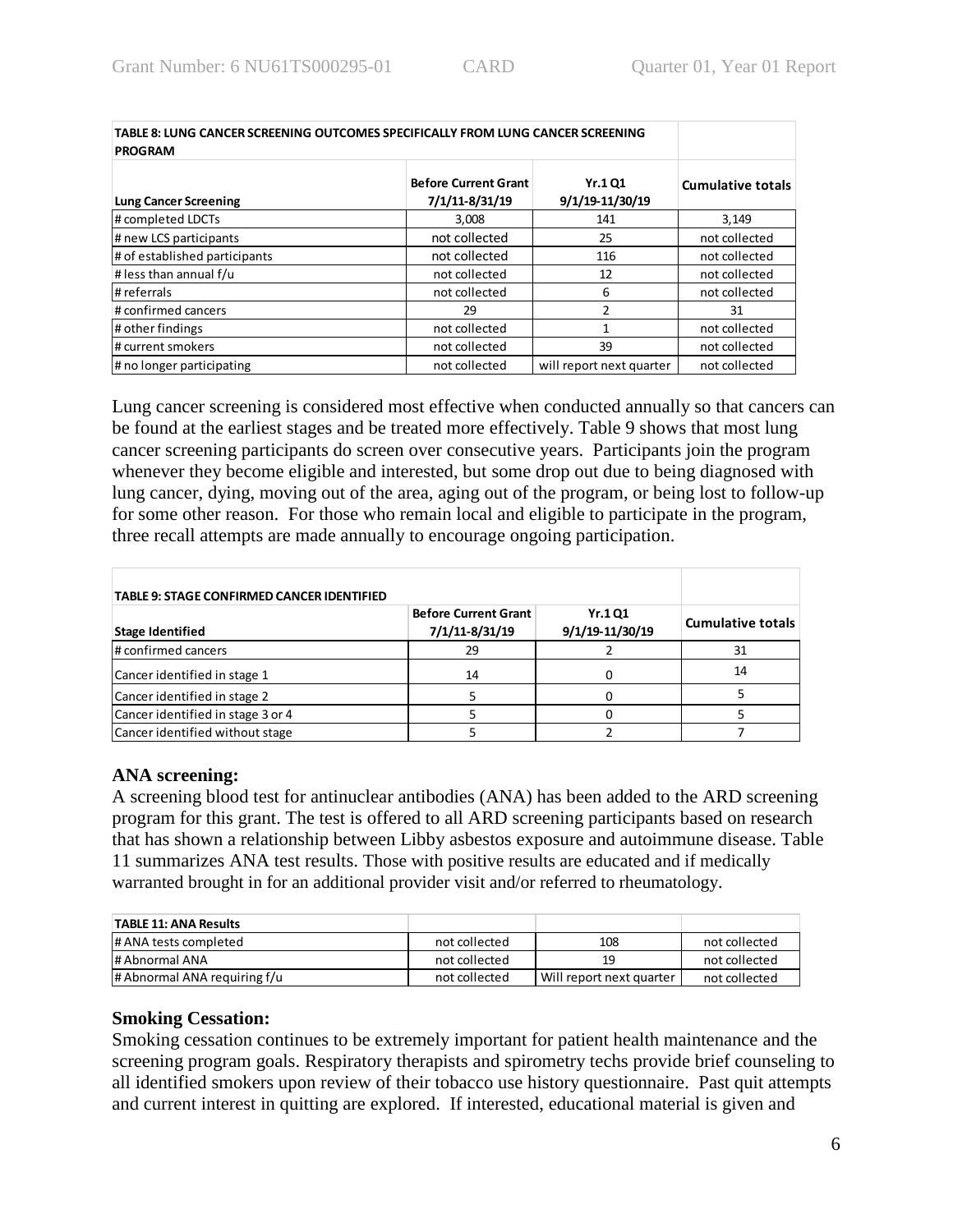referral is made to CARD's Case Manager. Medical providers also educate about the importance of smoking cessation and refer to the Case Manager for free cessation counseling when patients express genuine interest in pursuing cessation. The Case Manager also provides education and resources such as CARD's smoking cessation booklet and Montana Quit Line information (counseling, follow up calls and cessation medications at low or no cost). Smoking cessation information is placed in the waiting room and all patient care rooms as well. Community education about smoking prevention and cessation has been added to this table 12 for this grant. During quarter 1, CARD's Case Manager attended a career fair at Troy High School where she educated 200 students about the importance of smoking prevention and cessation. In addition, CARD partnered with Lincoln County Health Department at our annual Rally event to educate 268 community members on the topic.

| TABLE 12: SMOKING CESSATION OUTCOMES AND OURTREACH ACTIVITIES  |                                        |                 |               |
|----------------------------------------------------------------|----------------------------------------|-----------------|---------------|
|                                                                | <b>Before Current</b><br>Grant 7/1/11- | <b>Yr.1 Q1</b>  | Cumulative    |
| <b>Smoking Cessation</b>                                       | 8/31/19                                | 9/1/19-11/31/19 | totals        |
| # of screeners who smoked                                      | 706                                    | 21              | 727           |
| # who quite since last screening<br>appointment                | 50                                     | 2               | 52            |
| # brief cessation ed by medical staff                          | 395                                    | 21              | 416           |
| l# booklets mailed<br>regionally/nationally                    | not collected                          | 12              | not collected |
| # booklets given in clinc/local                                | not collected                          | 34              | not collected |
| # individual follow up smoking<br>cessation sessions           | not collected                          | 18              | not collected |
| # engaged in ongoing counseling                                | 47                                     | 5               | 52            |
| community members educated re:<br>smoking cessation/prevention | not collected                          | 468             | not collected |

# **Goal 2: Conduct Nationwide Outreach to Raise Awareness** (of screening and certain Medicare benefits) **and Goal 3: Provide Nationwide Health Education (**to detect, prevent, and treat environmental health conditions)

Outreach and education go hand in hand. The goals of providing outreach and education, about asbestos health and lung cancer screening, risk factors, asbestos related disease, health management, and certain Medicare benefits are often approached as one combined goal. Quality control processes are in place as the Outreach Coordinator works very closely with the screening Project Director and all other appropriate CARD staff to develop and conduct screening outreach and educational activities. All final printed materials and community engagement activities are approved by the Project Director. CARD's physician reviews and approves all technical and medical educational materials for professional audiences. Three main outreach and education audiences include current and potential screening participants, members of the general public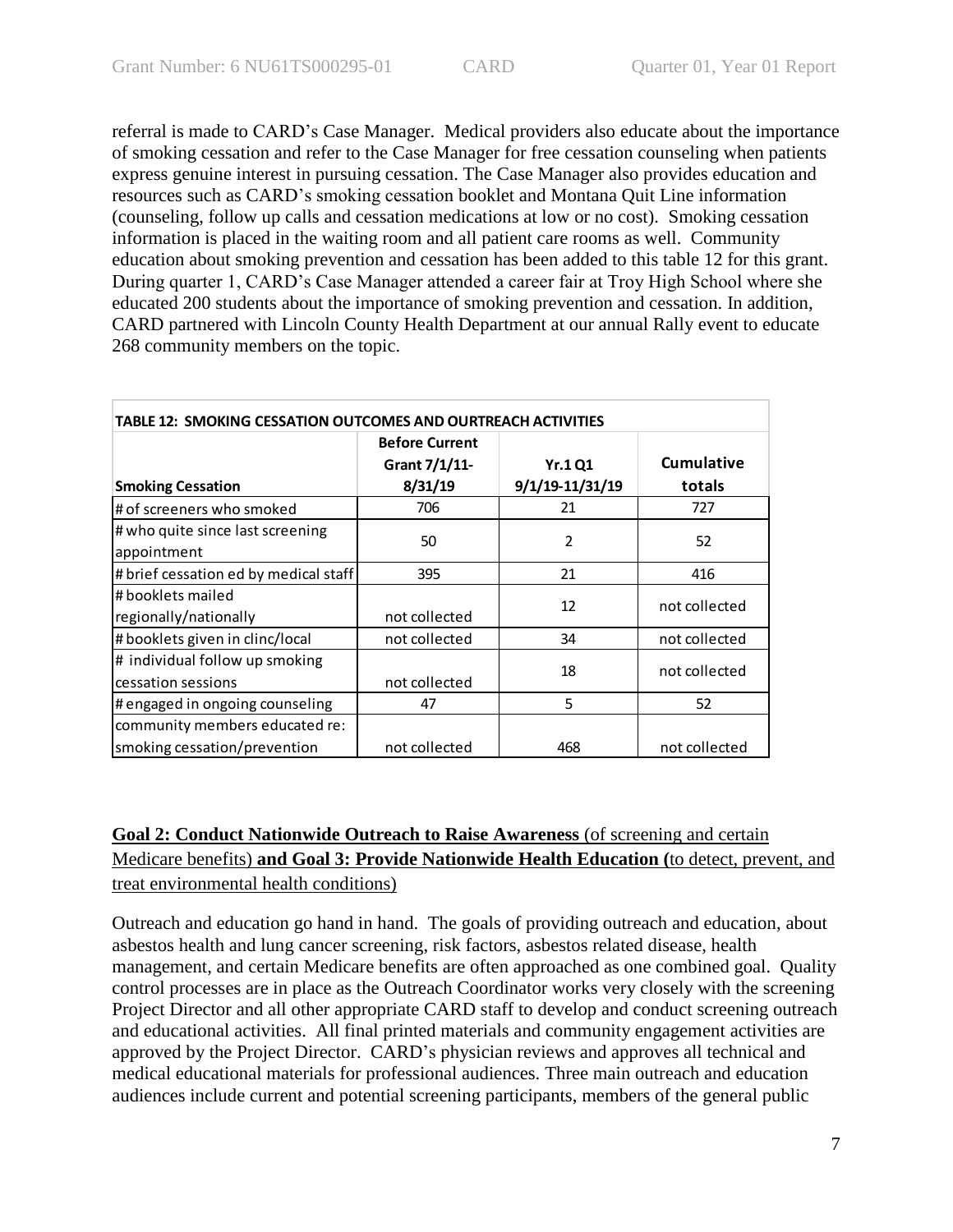who could encounter Zonolite attic insulation or other environmental health hazards, and medical professionals. Each screening participant receives a patient education book along with in person education by CARD staff, and all smokers are offered free smoking cessations services by CARD's Case Manager. In addition, anyone diagnosed with ARD receives benefits education about Medicare benefits and the Medicare Pilot Program for Asbestos Related Disease (MPPARD).

Outreach Efficacy for Enrollment in Certain Medicare Benefits for ARD: A detailed goas of the grant is to increase awareness about Medicare benefits available for individuals diagnosed with ARD resulting from Libby asbestos exposure. Traditional Medicare becomes available after ARD diagnosis as a result of Libby asbestos exposure regardless of the individual's age or disability status. Receipt of Medicare is facilitated by placing an EHH (Environmental Health Hazard) designation on an individual's Medicare status if they are diagnosed with Libby ARD. The MPPARD is also available for EHH Medicare patients who live in the program's designated geographic area (The counties of Lincoln, Flathead, Glacier, Lake, Sanders, Mineral, and Missoula in Montana; Benewah, Bonner, Boundary, Clearwater, Kootenai, Latah, and Shoshone in Idaho; and Ferry, Lincoln, Ponderay, Spokane, Stevens and Whitman in Washington.)

The numbers reported below in Table 13 are not all screening participants as some had a diagnosis of ARD resulting from Libby asbestos exposure prior to implementation of the current and prior screening grants. The number of people over 65 is low because they already have Medicare and only need an EHH if they are eligible for and interested in the MPPARD. Table 13 also includes the number of individuals who have improved access to medical care for chronic conditions. This means they are under age 65, have signed up for Medicare via EHH, and they have a chronic condition that needs ongoing medical monitoring. The chronic conditions include: rheumatoid arthritis, lupus, chronic obstructive pulmonary disease (COPD), congestive heart failure (CHF), pacemaker, intraventricular cardiac defibrillator (CD), hypertension, or diabetes.

|                                     | <b>Before Current</b><br>Grant 7/1/11- | <b>Yr.1 Q1</b>      | <b>Cumulative</b> |
|-------------------------------------|----------------------------------------|---------------------|-------------------|
| <b>Certain Medicare Benefits</b>    | 8/31/19                                | $9/1/19 - 11/31/19$ | totals            |
| # of EHHs completed                 | 3,263                                  | 28                  | 3,291             |
| # of EHHs for people over 65        | 1,101                                  | 10                  | 1,111             |
| # of EHHs for people under 65       | 2,162                                  | 18                  | 2,180             |
| # who have improved access to       | 716                                    | 4                   | 720               |
| medical care for chronic conditions |                                        |                     |                   |

### **TABLE 13: ENVIRONMENTAL HEALTH HAZARD (EHH) DESIGNATION AND ELIGIBILITY FOR BENEFITS**

Table 14 reports use of MPPARD benefits. The categories reported in the table were updated in during the last year of the prior grant to reflect the most accurate numbers available to CARD. After an individual is diagnosed through the screening program, the process to get on the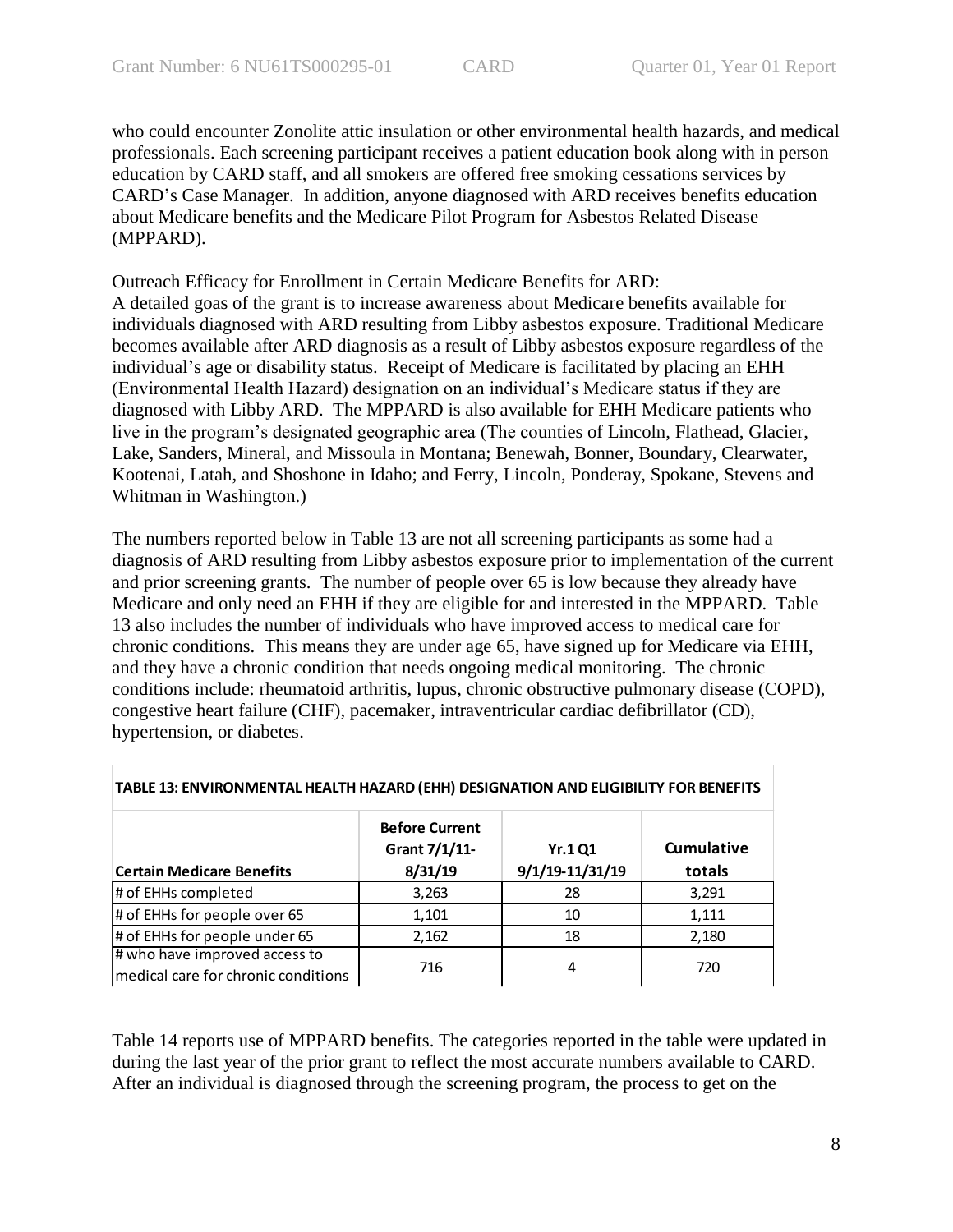MPPARD takes two months. For example, if an individual is diagnosed on Dec. 5, their EHH will be effective Jan. 1 and their MPPARD benefits will be effective Feb. 1.

| <b>Table 14: UTILIZATION OF PILOT BENEFITS</b> |                       |                 |               |
|------------------------------------------------|-----------------------|-----------------|---------------|
|                                                | <b>Before Current</b> | <b>Yr.1 Q1</b>  | Cumulative    |
| <b>Pilot Benefit Utilization</b>               | Grant 7/1/11-         | 9/1/19-11/31/19 | totals        |
| # enrolled in Medicare Pilot                   | 1,728                 | 20              | 1,748         |
| # screening participants enrolled in           | 672                   |                 | 673           |
| Pilot after diagnosis                          |                       | 1               |               |
| # of paid Pilot claims                         | not collected         | 2158            | not collected |
| # Pilot related encounters (face to            | not collected         | 219             | not collected |
| face, email, phone call, education)            |                       |                 |               |
| # Pilot approved service                       | not collected         | 230             | not collected |
| authorizations processed                       |                       |                 |               |
| # community Pilot education                    | not collected         | 260             | not collected |

### **Why Are Individuals Being Screened?**

CARD tracks why individuals are being screened to better understand and meet the needs of new and potential screening participants. This facilitates our efforts to continue reaching potential participants who aren't aware of the free screening program. This information also helps CARD develop effective outreach materials and to focus educational efforts on areas of interest to potential and current screening participants.

| <b>TABLE 15: WHY ARE YOU BEING SCREENED?</b> |                                               |                                   |                          |
|----------------------------------------------|-----------------------------------------------|-----------------------------------|--------------------------|
|                                              | <b>Before Current Grant</b><br>7/1/11-8/31/19 | <b>Yr.1 Q1</b><br>9/1/19-11/30/19 | <b>Cumulative totals</b> |
| # answered the question                      | 3,150                                         | 163                               | 3,313                    |
| # LDS                                        | 643                                           | 44                                | 687                      |
| # in clinic                                  | 2,507                                         | 119                               | 2,626                    |
| Medical concerns                             | 1,382                                         | 35                                | 1,417                    |
| Family member diagnosed                      | 739                                           | 39                                | 778                      |
| Access to Benefits                           | 268                                           | 13                                | 281                      |
| Support research                             | 316                                           | 10                                | 326                      |
| Legal reasons                                | 54                                            | 6                                 | 60                       |
| Screening purposes/multiple                  | 280                                           | 60                                | 340                      |
| <b>Employer Requested Screening</b>          | 111                                           | $\Omega$                          | 111                      |

# **Outreach Effectiveness Measure:**

When individuals engage in screening, they are asked the multiple choice question, "How did you hear about the CARD screening program?" to help CARD measure the effectiveness of outreach activities. Answers are reported in the table 16 with in-clinic and long distance reported separately as outreach efforts for those two populations are different. Results are reviewed by the Outreach Coordinator, Project Director, and our contracted marketing firm to determine most effective methods and where to focus efforts moving forward.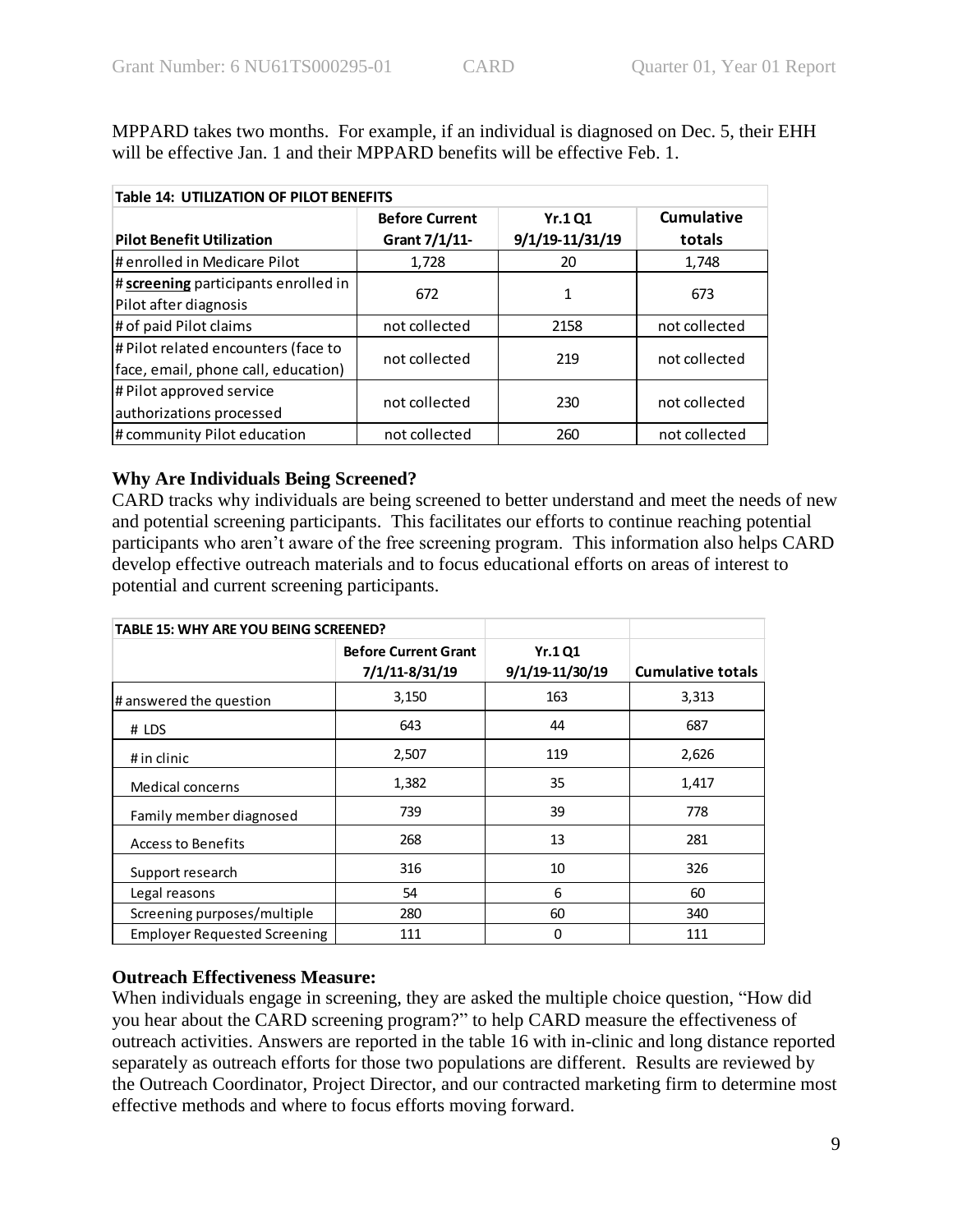| TABLE 16: HOW DID YOU HEAR ABOUT THE CARD SCREENING PROGRAM?  |                             |                 |                          |
|---------------------------------------------------------------|-----------------------------|-----------------|--------------------------|
| How did you hear about<br>screening? (IC= in clinic, LD= long | <b>Before Current Grant</b> | <b>Yr.1 Q1</b>  |                          |
| distance)                                                     | 7/1/11-8/31/19              | 9/1/19-11/30/19 | <b>Cumulative totals</b> |
| IC-#who answered                                              | 3,213                       | 119             | 3,332                    |
| IC-traditional advertising (radio,<br>TV, newspaper)          | 1,548                       | 61              | 1,609                    |
| IC-Online (website, social media)                             | 336                         | 29              | 365                      |
| IC- Community networking<br>(parades, local events)           | 1,329                       | 29              | 1,358                    |
| ILD-#who answered                                             | 600                         | 49              | 649                      |
| LD-traditional advertising (radio,<br>TV, newspaper)          | 244                         | 14              | 258                      |
| LD-Onine (website, social media)                              | 44                          | 17              | 61                       |
| LD- Community networking<br>(events, word of mouth)           | 312                         | 18              | 330                      |

### **Targeted Outreach and education- Local and regional/national:**

Many residents of the local area have been still not participated in screening, and others have only been screened once a number of years ago. For this reason, recruitment continues locally, and education as well as community outreach are extremely important. Ongoing education to locals helps remind them about the free screening program, reinforce the importance of rescreening, and correct any misinformation that takes hold through social media or community conversations. Maintaining and improving relationships with local businesses and tourism efforts are also very important to counter a deep-rooted community concern that Libby's asbestos legacy hurts the local economy and deters tourism. CARD works to be a positive force in the community supporting local causes and participating in community events as much as possible, especially educationally. The local area is considered the communities of Libby, Troy, Eureka, Yaak, Kila, Marion, Bull Lake, Trout Creek, Thompson Falls and Noxon. Table 17 details local outreach and education efforts. The local events sponsored during quarter 1 included back to school supply events, community connections fair bringing local resources together, youth teams including soccer and cheerleading, school booster clubs, Ignite the Nites car show, police vs. firefighters softball game, the harvest festival blues festival and nordicfest as well as paint it pink, trunk or treat, and the Libby elementary school ROAR program. All of these activities help keep CARD visible in a positive light in the community and also offer opportunities to educate about the services CARD offers. In conjunction with Brand it, CARD used Google Adwords to drive traffic to our website for additional outreach and education. Results of this effort are reported under the local efforts but next quarter will be separated out between local and regional/national.

Table 18 details regional and national outreach and education efforts. The health promotion event reported during quarter 1 was a mine safety conference in Reno, Nevada attended by CARD's outreach specialist. This event offered an opportunity to recruit potential screening participants, raise awareness, and educate about dust diseases. A press release was sent out to PR Newswire regarding the lung cancer screening manuscript published near the end of the prior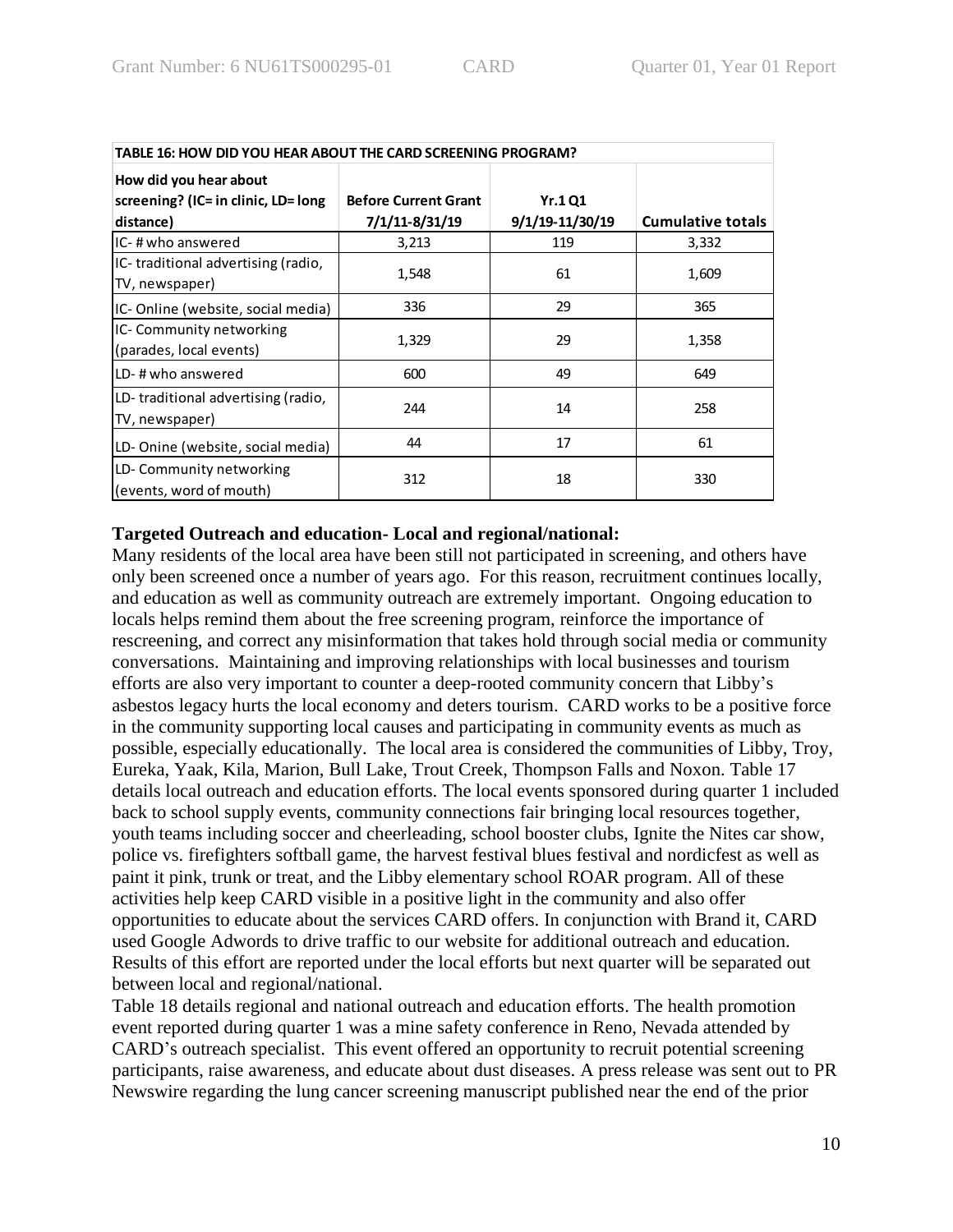grant. It was picked up by 124 different media outlets and included both outreach about the screening program and education.

| <b>TABLE 17: TARGETED OUTREACH AND EDUCATION- LOCAL</b>     |                                               |                                   |                          |
|-------------------------------------------------------------|-----------------------------------------------|-----------------------------------|--------------------------|
| <b>Method</b>                                               | <b>Before Current Grant</b><br>7/1/11-8/31/19 | <b>Yr.1 Q1</b><br>9/1/19-11/30/19 | <b>Cumulative totals</b> |
| Local newspaper ads -outreach                               | 598                                           | 36                                | 634                      |
| Question and Answer article in<br>local newspaper-education | 47                                            | 3                                 | 50                       |
| Health Link and Health Resource<br>Guide -outreach          | 10                                            | $\Omega$                          | 10                       |
| Radio ads -outreach                                         | 9,500                                         | 1,280                             | 10,780                   |
| TV ads -outreach                                            | 8,236                                         | 195                               | 8,431                    |
| Educational brochures given<br>(screening, LCS, LDS)        | 443                                           | 17                                | 460                      |
| Patient Education booklets -<br>education                   | 3,452                                         | 86                                | 3,538                    |
| Parades-Outreach                                            | 36                                            | $\mathbf{1}$                      | 37                       |
| Community events sponsored -<br>outreach                    | 140                                           | 17                                | 157                      |
| Commmunity meetings                                         | 218                                           | 20                                | 238                      |
| Google AdWords Impressions                                  | not collected                                 | 18,037                            | not collected            |
| Google AdWords Clicks                                       | not collected                                 | 877                               | not collected            |
| Website visits -outreach                                    | not collected                                 | 1941                              | not collected            |
| Website visits -patient education                           | not collected                                 | 475                               | not collected            |
| community presentations/events<br>attended                  | 76                                            | 3                                 | 79                       |
| # educated                                                  | not collected                                 | 483                               | not collected            |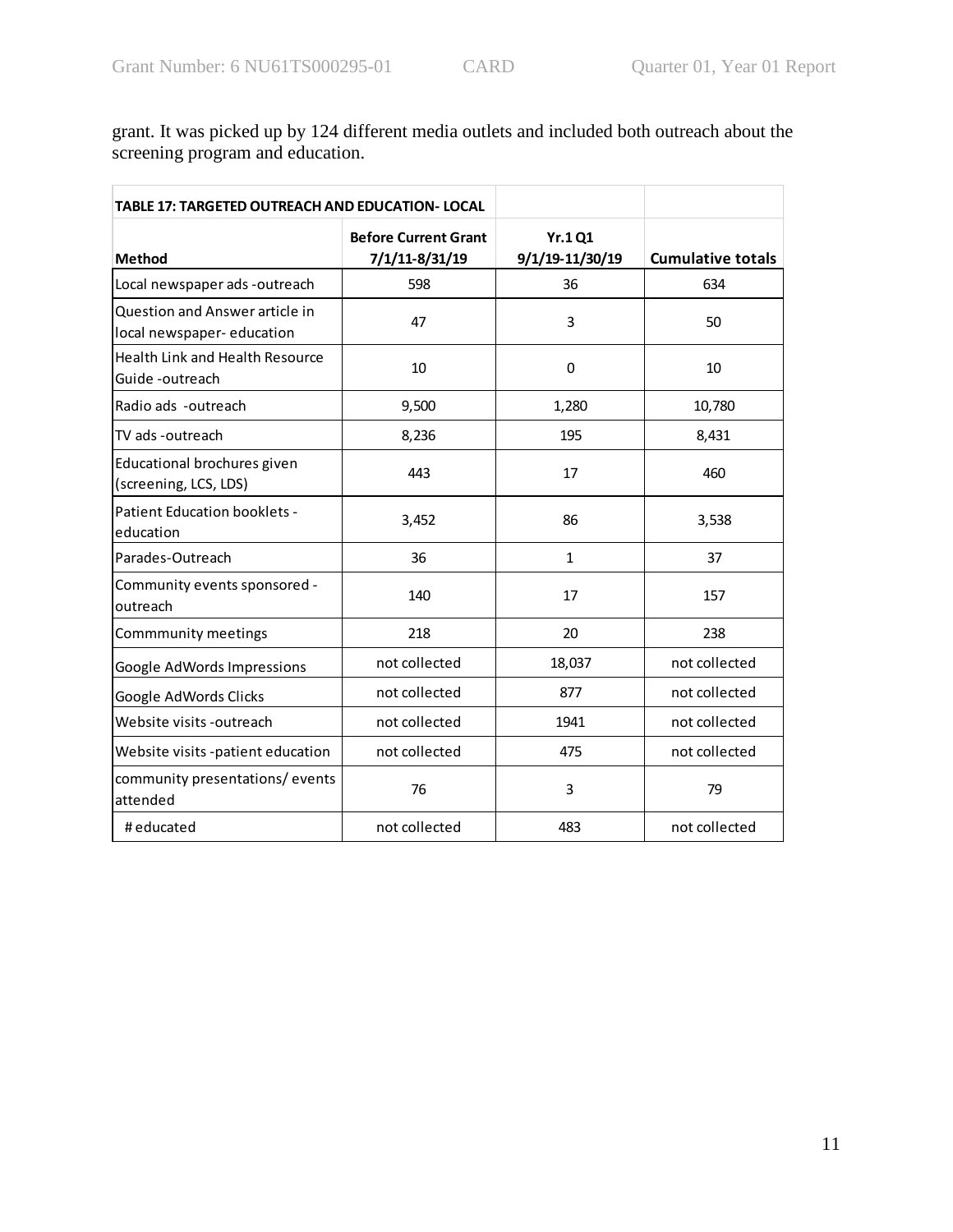| TABLE 18: TARGETED OUTREACH AND EDUCATION- REGIONAL & NATIONAL |                                                                                            |                 |                          |
|----------------------------------------------------------------|--------------------------------------------------------------------------------------------|-----------------|--------------------------|
|                                                                | <b>Before Current Grant</b>                                                                | <b>Yr.1 Q1</b>  |                          |
| <b>Method</b>                                                  | 7/1/11-8/31/19                                                                             | 9/1/19-11/30/19 | <b>Cumulative totals</b> |
| Newspaper-outreach                                             | 76                                                                                         | 9               | 85                       |
| Radio ads -outreach                                            | 10,242                                                                                     | 125             | 10,367                   |
| TV ads -outreach                                               | 8,236                                                                                      | 195             | 8,431                    |
| Website -outreach                                              |                                                                                            |                 |                          |
| Website -patient education                                     |                                                                                            |                 |                          |
| Website -provider education                                    | Reported in local tables. Will break out into local vs.<br>regional/national next quarter. |                 |                          |
| Google AdWords Impressions-                                    |                                                                                            |                 |                          |
| outreach                                                       |                                                                                            |                 |                          |
| Google AdWords Clicks-outreach                                 |                                                                                            |                 |                          |
| Educational brochures given                                    | not collected                                                                              | not collected   |                          |
| (screening, LCS, LDS)                                          |                                                                                            | 10              |                          |
| CARD newsletter-education                                      | 27,948                                                                                     | 0               | 27,948                   |
| Patient Education booklets -                                   | 3,298<br>100                                                                               |                 | 3,398                    |
| education                                                      |                                                                                            |                 |                          |
| Lung cancer screening brochures -                              | 180                                                                                        | 7               | 187                      |
| outreach                                                       |                                                                                            |                 |                          |
| Health promotion events                                        | 36                                                                                         | 1               | 37                       |
| sponsored -outreach                                            |                                                                                            |                 |                          |

# **Targeted Outreach/Education to medical professionals**

Raising awareness about Libby asbestos within the medical community is important to help facilitate referrals and coordinate care. This quarter, because of the new ANA component of screening, a targeted mailing was sent to rheumatologists in Montana, Washington, and Idaho. In addition, provider education packets are sent to primary care providers of screening participants with their screening results. Google AdWords was also used to drive traffic to the provider education portion of our website, and presentations were done at both the American Occupational and Environmental Health conference and the American College of Chest Physicians annual conference. One of the medical professionals educated one-on-one was a NIOSH certified spirometry training instructor who also asked for six additional provider information booklets to take back to her coworkers.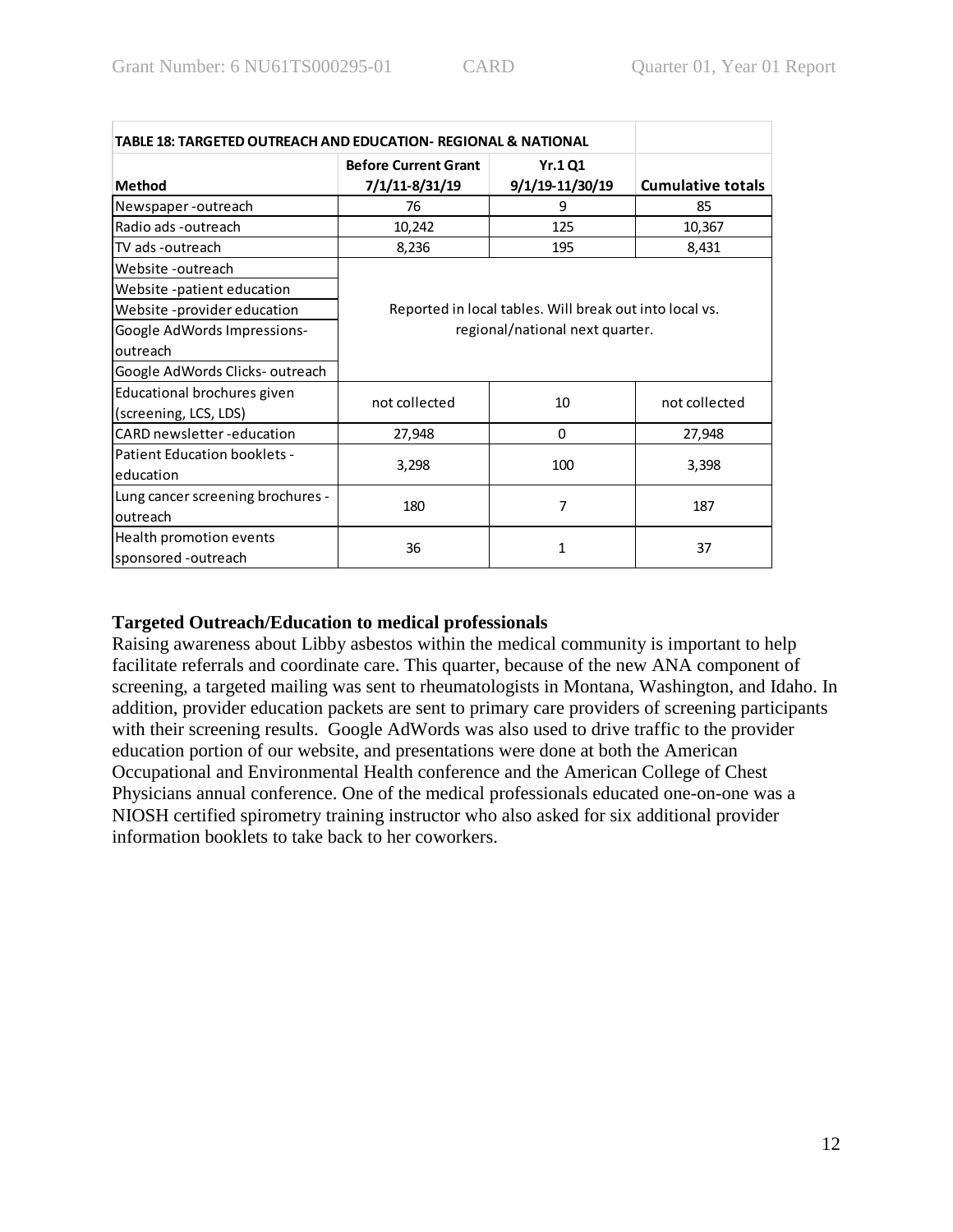| <b>TABLE 19: TARGETED OUTREACH TO- HEALTHCARE PROFESSIONALS</b>              |                                               |                                   |                          |
|------------------------------------------------------------------------------|-----------------------------------------------|-----------------------------------|--------------------------|
| <b>Method</b>                                                                | <b>Before Current Grant</b><br>7/1/11-8/31/19 | <b>Yr.1 Q1</b><br>9/1/19-11/30/19 | <b>Cumulative totals</b> |
| Website -provider education                                                  | not collected                                 | 78                                | not collected            |
| <b>Mailings</b>                                                              | not collected                                 | 47                                | not collected            |
| <b>ICARD</b> newsletter -education                                           | 27,948                                        | 0                                 | 27,948                   |
| provider education book mailed                                               | 1,351                                         | 97                                | 1,448                    |
| <b>Professional Conferences -</b><br>education/outreach                      | 45                                            | $\mathcal{P}$                     | 47                       |
| Medical professionals-education<br>direct 1 on 1 sessions with<br>providers) | 188                                           | 3                                 | 191                      |

# W**ebsite Use:**

CARD's website is an important tool for outreach, education, and communication with target populations. Table 20 summarizes use of CARD's website during quarter 1. Website materials are regularly updated and use is tracked to help improve content for users.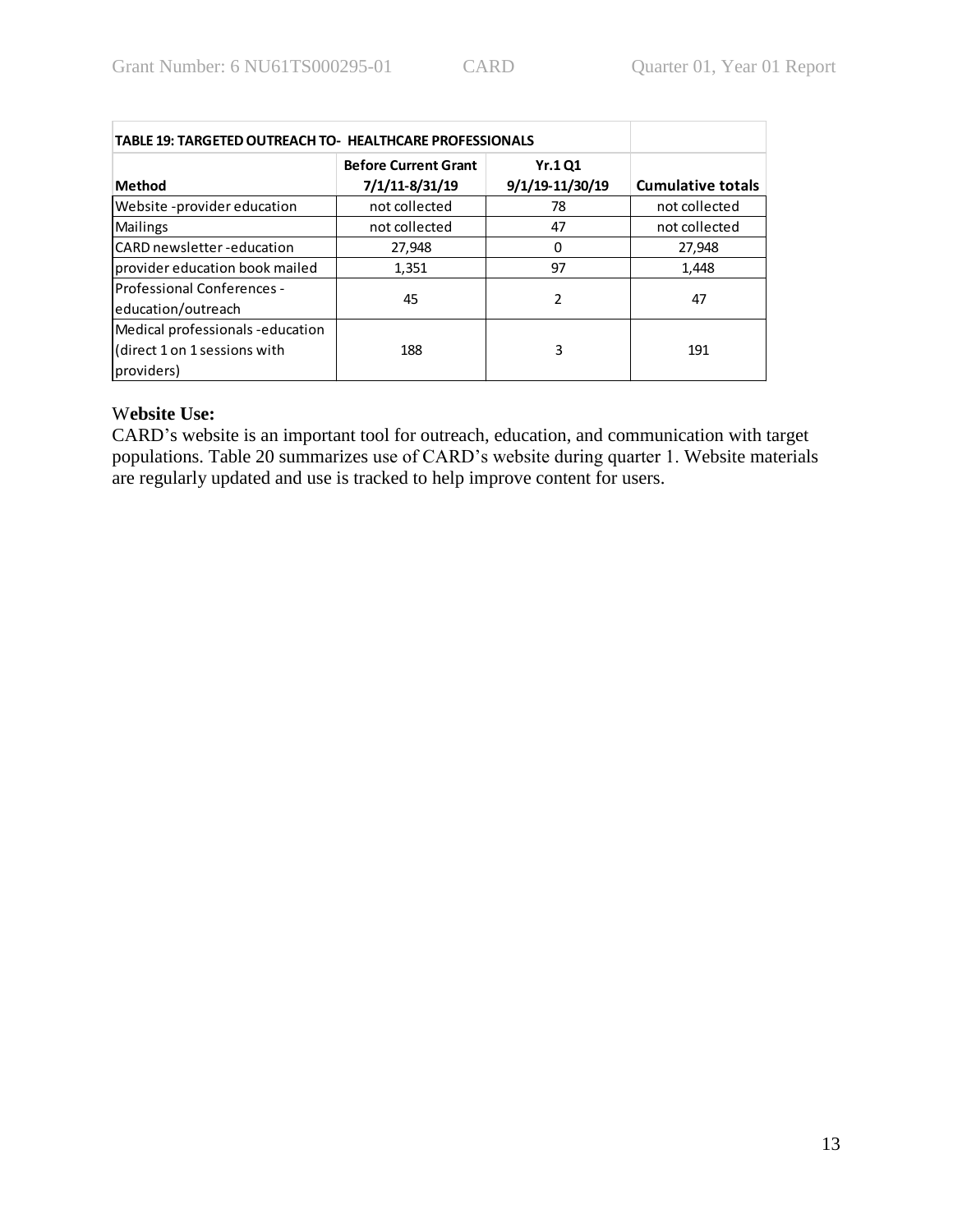| <b>TABLE 20: Website use</b>       |                             |                  |                          |
|------------------------------------|-----------------------------|------------------|--------------------------|
|                                    | <b>Before Current Grant</b> | Yr.1 Q1          |                          |
| <b>Website Use</b>                 | 7/1/19-8/31/19              | 9/1/19-11/30/19  | <b>Cumulative totals</b> |
| Screening applications completed   | 202                         | 36               | 238                      |
| on line                            |                             |                  |                          |
| Contact CARD emails via website    | 433                         | 29               | 462                      |
| # of sessions                      | 103,871                     | 1,941            | 105,812                  |
| # pages viewed                     | 252,023                     | 3,483            | 255,506                  |
| session length 30+ minutes         | 1,398                       | 14               | 1,412                    |
| session length 10-30 minutes       | 13,642                      | 58               | 13,700                   |
| session length 3-10 minutes        | 29,537                      | 85               | 29,622                   |
| session length 1-3 minutes         | 21,664                      | 100              | 21,764                   |
| session length 31-60 seconds       | 9,413                       | 72               | 9,485                    |
| session length 11-30 seconds       | 12,448                      | 71               | 12,519                   |
| session less than 10 seconds       | bounce factor               | 1,541            | bounce factor            |
| Page depth: 1-9 Pages viewed in se | 25,499                      | 2,820            | 28,319                   |
| 10-14 Pages viewed in session      | 1,709                       | 280              | 1,989                    |
| 15-19 Pages viewed in session      | 614                         | 156              | 770                      |
| 20+ Pages viewed in session        | 734                         | 227              | 961                      |
| # of users                         | 39,074                      | 1,941            | 41,015                   |
| # new users                        | not collected               |                  | not collected            |
| # returning users                  | not collected               |                  | not collected            |
| Male users                         | not collected               |                  | not collected            |
| Female users                       | not collected               |                  | not collected            |
| Age between 18-24                  | not collected               | Will report next | not collected            |
| Age between 25-34                  | not collected               | quarter          | not collected            |
| Age between 35-44                  | not collected               |                  | not collected            |
| Age between 45-54                  | not collected               |                  | not collected            |
| Age between 55-64                  | not collected               |                  | not collected            |
| Age 65+                            | not collected               |                  | not collected            |

# **CARD Annual Rally:**

CARD's annual Rally was held on November 7, 2019 during quarter 1. The event was staffed by over 12 CARD employees and 10 community health education partners who volunteered to help host the free, two-hour, fun, educational, and family-friendly afterschool event in the Libby elementary school gymnasium. This year's theme was *Navigating your way to better health*. Six interactive stations that engaged and educated participants included the following topics: (1) asbestos (2) smoking and vaping (3) alcohol and drugs (4) resources for ages 0-5 (4) resources for teens and adults (5) resources for seniors.

The annual Rally event is an excellent way to engage local youth and their families in education about asbestos related disease and other important health topics. Upon completion of all booths, prizes or other useful items such as mini first aid kits with CARD Screening information were offered.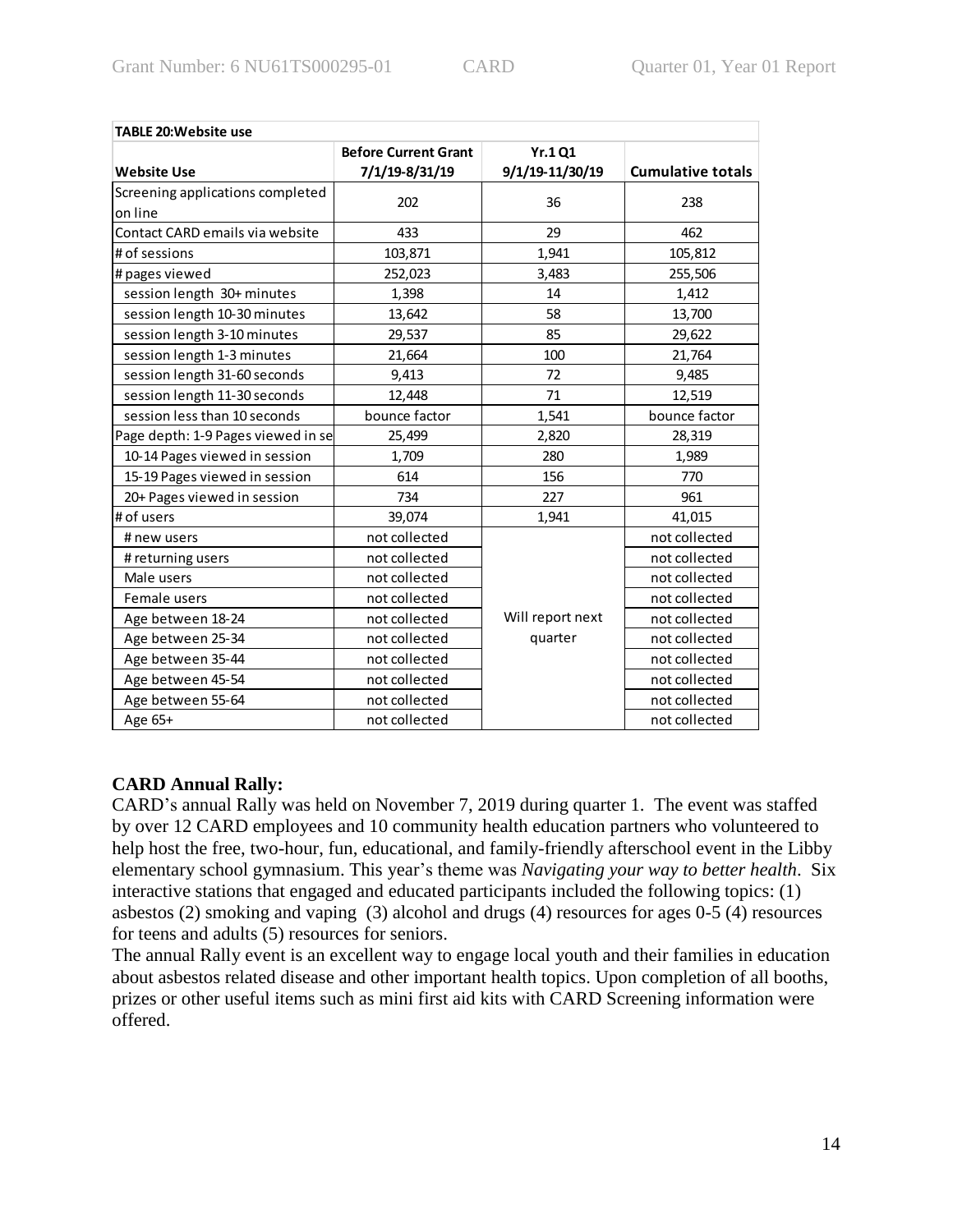| <b>TABLE 21: CARD RALLY OUTCOMES</b> |                                               |                                   |                          |
|--------------------------------------|-----------------------------------------------|-----------------------------------|--------------------------|
|                                      | <b>Before Current Grant</b><br>7/1/11-8/31/19 | <b>Yr.1 Q1</b><br>9/1/19-11/30/19 | <b>Cumulative totals</b> |
| # students present                   | 840                                           | 268                               | 1,108                    |
| # adults present                     | 340                                           | 104                               | 444                      |

### **CHALLENGES:**

# **REASON FOR DELAY AND ANTICIPATED CORRECTIVE ACTION OR DELETION**

#### **ANA implementation:**

Implementation of the new ANA portion of the screening program has been slow. The lab test needed to be setup and tested at Cabinet Peaks Medical Center (CPMC) prior to implementation delaying the start. In addition, sending of orders and receipt of results through the interface between CARD and CPMC has been a problem with both institution's IT teams working to solve the problem. Despite these delays, ANA testing is being offered and completed, results are being received at CARD, reviewed by CARD's physician, and results are being reported to screening participants.

#### **Reporting gaps:**

CARD has added information to our database so that we can improve reporting and further the goals of the grant. Some of these include tracking participants who drop out of the lung cancer screening program and why, as well as separating out our outreach and education efforts locally vs. regionally and nationally. We feel that these changes will allow for better evaluation of program effectiveness. We will use the new information to inform future program outreach, education, and screening implementation needs. Although the changes have been implemented, not all data was clear and retrievable for this quarterly report so there are a few gaps in the tables above. In the quarter 2 report, we will report both quarter 1 and quarter 2 numbers after we have ensured effective and efficient data collection and recording.

### **STATUS OF PROGRAM, SCREENING, INFRASTRUCTURE, AND STAFF**

The grant goals and objectives were implemented successfully and on schedule throughout the first quarter of year 01 of the grant. CARD's infrastructure remains solid with a strong administrative and implementation team, our Medical Director, and a Physician Assistant who all contribute to the success of the grant. A new physician, Dr. Lee Morrissette was hired and started at the beginning of quarter 2. Quality assurance processes are successfully in place for delivery of ARD and LCS screening activities, data management, outreach and educational activities. Completeness and accuracy of the database is evident by consistency of data reported across multiple tables. All data is quality controlled and scrubbed for complete accuracy before reports and table outcomes are generated. All screening CT scans are read by a qualified physician, so CARD's physician reads all CT images ordered by the Physician Assistant.

Patients regularly reach out to express their appreciation of the grant services and our staff. This quarter, one patient in particular who was diagnosed and subsequently received benefits education made sure to point out that our medical provider "was more than helpful and provided thorough information." He stated that he was very happy with the services that CARD provides.